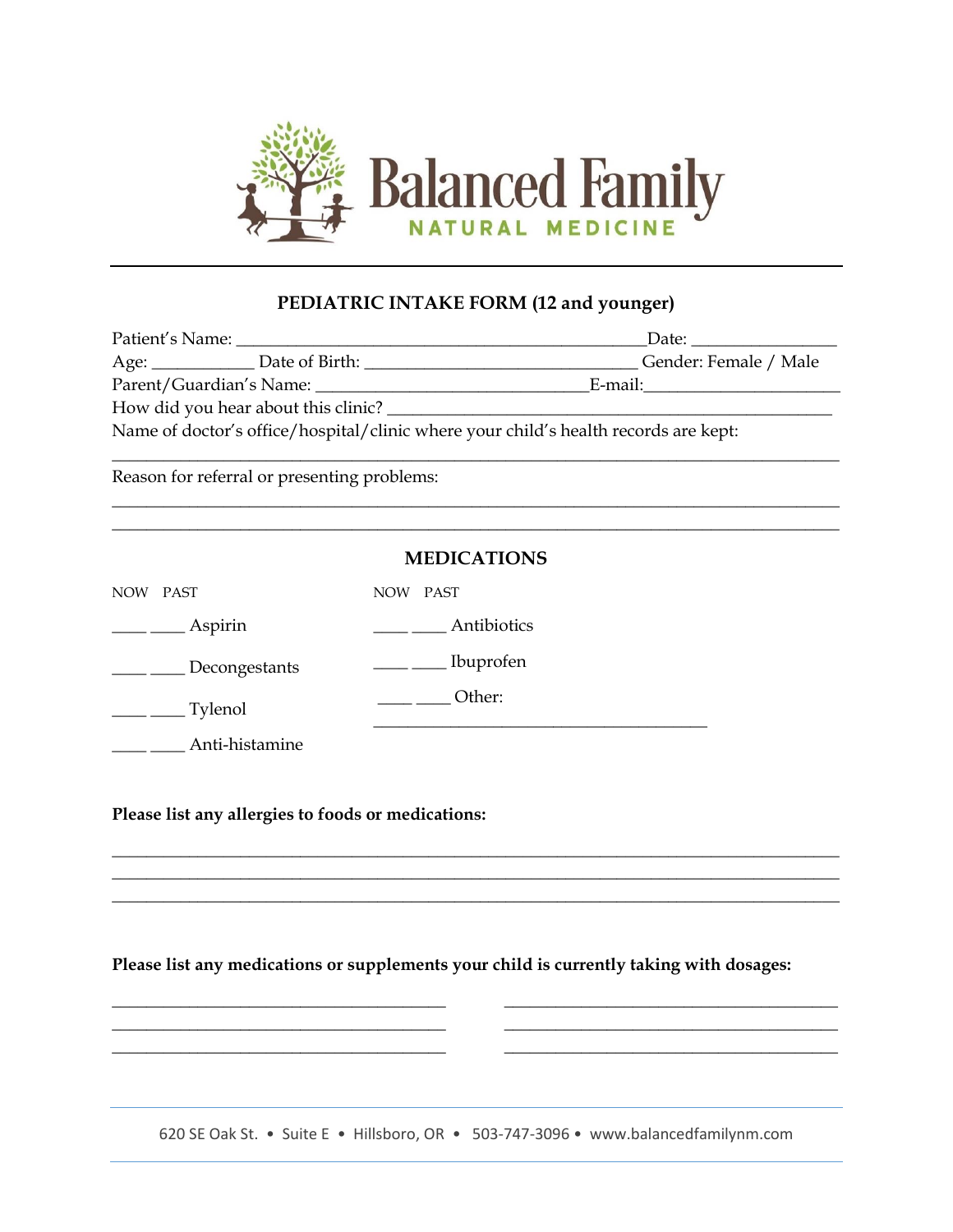|                                                                                | <b>MEDICAL HISTORY</b>                                             |                                                                                                            |
|--------------------------------------------------------------------------------|--------------------------------------------------------------------|------------------------------------------------------------------------------------------------------------|
| __ Chicken pox<br>Scarlet fever<br>_ Tonsillitis, approx no.<br><b>Measles</b> | Pneumonia<br>Ear infections, approx<br>___ Mumps<br>Frequent colds | $\frac{1}{2}$ Strep throat, approx<br><sub>-</sub> Rubella<br>Rheumatic fever<br>___ Other: ______________ |
| Has your child ever had any of the following?<br>Electroencephalogram (EEG):   | <b>WHEN</b>                                                        | <b>WHERE</b><br><b>RESULTS</b>                                                                             |
| Psychological evaluations:                                                     |                                                                    |                                                                                                            |
| Hearing test:                                                                  |                                                                    |                                                                                                            |
| Speech/language tests:                                                         |                                                                    |                                                                                                            |
| Injuries/surgeries/hospitalizations (please list):                             |                                                                    |                                                                                                            |
|                                                                                | <b>IMMUNIZATIONS (Dates)</b>                                       |                                                                                                            |
| <b>MMR</b>                                                                     | _Pneomococcal                                                      | Others                                                                                                     |
| Rotavirus                                                                      | Hepatitis A                                                        | <b>Adverse Reactions:</b>                                                                                  |
| <b>DTaP</b>                                                                    | Hepatitis B                                                        |                                                                                                            |
| Chicken Pox                                                                    | H. influenza                                                       |                                                                                                            |
| Small Pox                                                                      | Polio                                                              |                                                                                                            |
|                                                                                | <b>FAMILY HISTORY (Which members)</b>                              |                                                                                                            |
| Heart disease                                                                  | __ Hypertension                                                    | ____ Cancer (type?)                                                                                        |
| <b>Diabetes</b>                                                                | Arthritis                                                          | __ Allergies                                                                                               |
| Birth defects                                                                  | Tuberculosis                                                       | Asthma                                                                                                     |

620 SE Oak St. • Suite E • Hillsboro, OR • 503-747-3096 • www.balancedfamilynm.com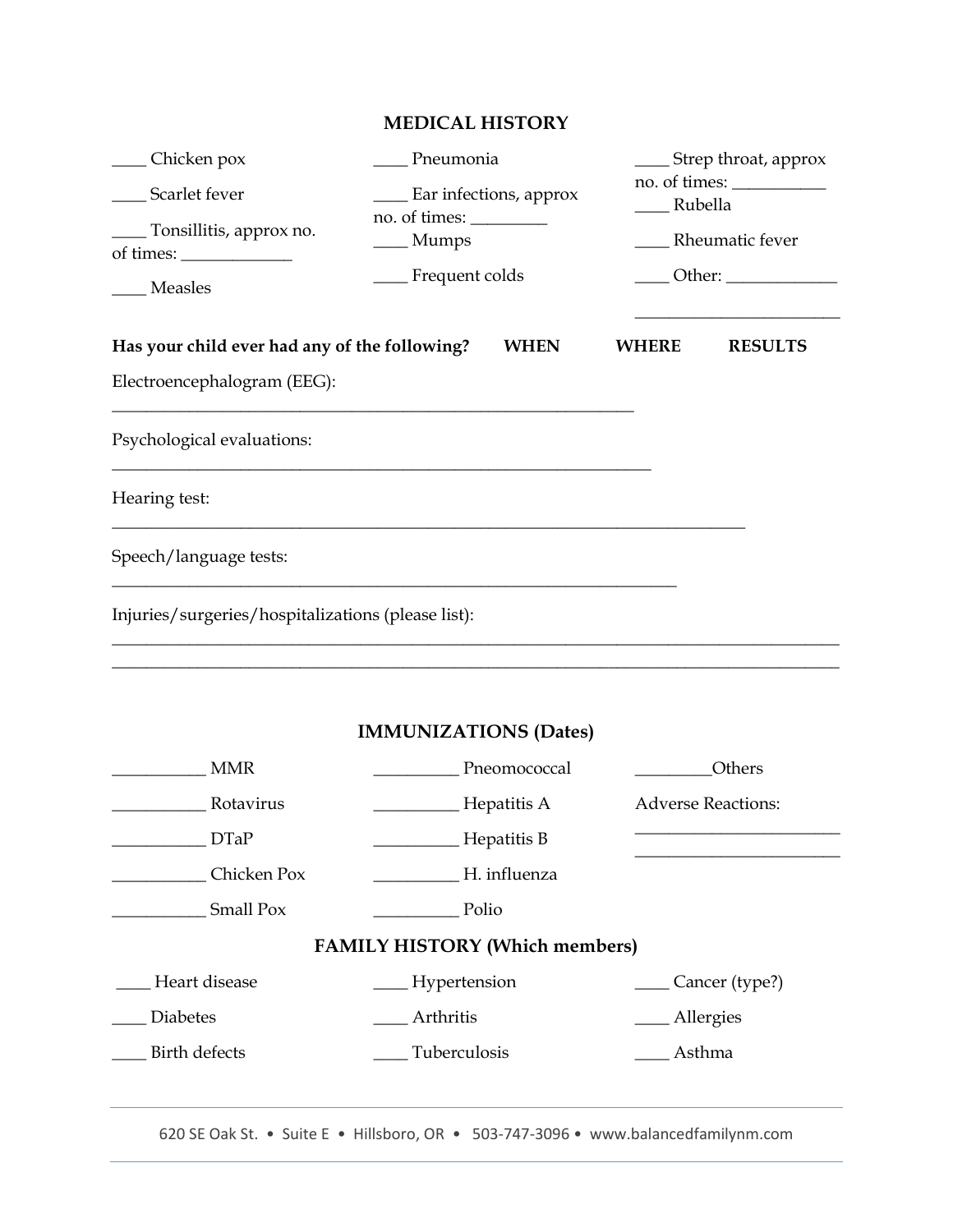| ____ Osteoporosis                                                                                                                                         |  |  |  |  |  |  |
|-----------------------------------------------------------------------------------------------------------------------------------------------------------|--|--|--|--|--|--|
|                                                                                                                                                           |  |  |  |  |  |  |
| PRENATAL HISTORY                                                                                                                                          |  |  |  |  |  |  |
| Mother's age at child's birth: ______                                                                                                                     |  |  |  |  |  |  |
| Mother's health during pregnancy:                                                                                                                         |  |  |  |  |  |  |
| Hypertension ______________Cigarettes, alcohol, drug consumption ______________________                                                                   |  |  |  |  |  |  |
| Medications ___________________________Diabetes ________________Thyroid problems___________________                                                       |  |  |  |  |  |  |
| <b>BIRTH HISTORY</b>                                                                                                                                      |  |  |  |  |  |  |
|                                                                                                                                                           |  |  |  |  |  |  |
|                                                                                                                                                           |  |  |  |  |  |  |
| Birth weight:_________                                                                                                                                    |  |  |  |  |  |  |
| Did your child have any of the following problems shortly after birth?                                                                                    |  |  |  |  |  |  |
| _______Rashes<br>__ Seizures<br>____ Birth defects                                                                                                        |  |  |  |  |  |  |
| <b>Example 1</b> Birth injuries<br>Cerebral palsy                                                                                                         |  |  |  |  |  |  |
| <u> 1989 - Jan James James Jan James James Jan James James Jan James James Jan James James Jan Jan James James J</u><br>Cyanosis (blue color)<br>__ Colic |  |  |  |  |  |  |
| ___ Jaundice<br>___ Fever                                                                                                                                 |  |  |  |  |  |  |
| Food intolerances:                                                                                                                                        |  |  |  |  |  |  |
|                                                                                                                                                           |  |  |  |  |  |  |
| Age began: Sitting ________ Crawling _______ Walking _______ Talking ________ Solids_____                                                                 |  |  |  |  |  |  |
|                                                                                                                                                           |  |  |  |  |  |  |
| <b>CURRENT SYMPTOMS</b>                                                                                                                                   |  |  |  |  |  |  |
| Bleeding gums<br><b>Hives</b><br>____ Sleep problems                                                                                                      |  |  |  |  |  |  |
| Burning urine<br>Asthma<br>Heart murmur                                                                                                                   |  |  |  |  |  |  |
| Bloody urine<br>Anxious<br>Acne                                                                                                                           |  |  |  |  |  |  |
| Nose bleeds<br>__ Frequent urination<br>_ Anemia                                                                                                          |  |  |  |  |  |  |
| ___ Cries easily<br>____ Vomiting spells<br>__ Night sweats                                                                                               |  |  |  |  |  |  |

620 SE Oak St. • Suite E • Hillsboro, OR • 503-747-3096 • www.balancedfamilynm.com